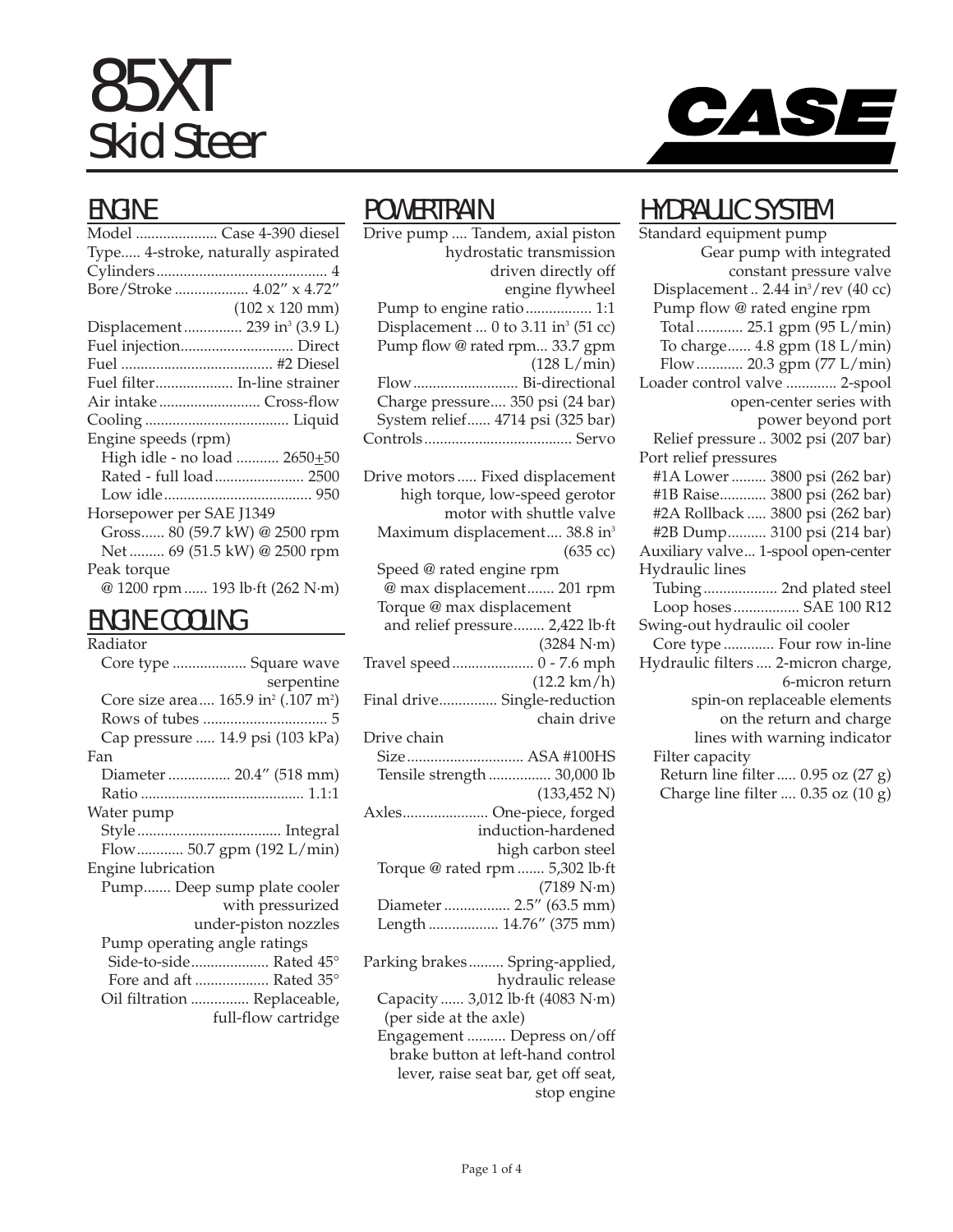#### INSTRUMENTATION

Digital hourmeter Fuel level LED bar graph Warning lights Fuel level Voltage Engine coolant temperature Transmission charge pressure Engine oil pressure Air cleaner restriction Hydraulic filter restriction Engine oil pressure Parking brake Systems normal Seat belt reminder Warning alarms Engine coolant temperature Transmission charge pressure Engine oil pressure Hydraulic oil temperature Seat belt reminder

#### ELECTRICAL SYSTEM

| Battery 12-volt low-maintenance |
|---------------------------------|
| 610 cold-cranking amps          |
| $@0°$ F (-18 C)                 |

#### TIRE SELECTION

# OPERATOR ENVIRONMENT

No-tool tilt ROPS/FOPS canopy w/side screens Vinyl seat Seat presence switch 2" (51 mm) retractable seat belt Restraint bar w/integral arm rests Two servo-assist, adjustable, hands-only control levers Hand and foot throttles Loader control lockout system In-cab loader arm lock

Rear window w/escape provision Front and rear halogen floodlights Floor cleanout panel

#### CYLINDERS

| Lift cylinder   |                                |
|-----------------|--------------------------------|
|                 | Bore diameter 2.5" (63.5 mm)   |
|                 | Rod diameter  1.75" (44.4 mm)  |
|                 | Stroke 41.3" (1.05 m)          |
|                 | Closed length 53.03" (1.35 m)  |
| Bucket cylinder |                                |
|                 | Bore diameter 2.75" (69.8 mm)  |
|                 | Rod diameter  1.375" (34.9 mm) |
|                 | Stroke  20.67" (525 mm)        |
|                 | Closed length  31.5" (800 mm)  |
|                 |                                |

# OPERATING WEIGHTS

Unit equipped with 12.00 x 16.5 Galaxy Beefy Baby tires, 73" (1.85 m) dirt bucket, mechanical attachment coupler, full fuel ... 8,057 lb (3655 kg)

| Add-on weights |  |  |
|----------------|--|--|
|                |  |  |

| SIGE CAD glass  +70 ID (32 Kg)              |                    |
|---------------------------------------------|--------------------|
| Lexan <sup>®</sup> door  +70 lb (32 kg)     |                    |
| Glass door w/wiper +77 lb (35 kg)           |                    |
| Auxiliary high-flow  +256 lb                |                    |
|                                             | $(116 \text{ kg})$ |
|                                             |                    |
| Suspension seat $+10$ lb $(4.5 \text{ kg})$ |                    |
| Hydraulic attachment                        |                    |
|                                             |                    |
| Counterweight  +925 lb (420 kg)             |                    |

#### SERVICE CAPACITIES

| Fuel tank 17.3 gal (65.5 L)            |  |
|----------------------------------------|--|
| Engine oil w/filter  11 qt (10.4 L)    |  |
| Engine oil w/o filter 10 qt (9.5 L)    |  |
| Engine cooling system 17.5 qt (16.6 L) |  |
| Hydraulic system                       |  |
| Reservoir 5.7 gal (21.7 L)             |  |
|                                        |  |
| Chain tanks (per side) 8 qt (7.6 L)    |  |
|                                        |  |

|                                                                                                          |      |            |       |                                                                                                    | Width |         | Max                                                                                               |
|----------------------------------------------------------------------------------------------------------|------|------------|-------|----------------------------------------------------------------------------------------------------|-------|---------|---------------------------------------------------------------------------------------------------|
|                                                                                                          |      | $\rm{Ply}$ | Tread | Tire                                                                                               | Over  | Tire    | Travel                                                                                            |
|                                                                                                          | Size |            |       | Rating Depth Width Tires                                                                           |       | Weight* | Speed                                                                                             |
|                                                                                                          |      |            |       |                                                                                                    |       |         |                                                                                                   |
|                                                                                                          |      |            |       |                                                                                                    |       |         | $(19 \text{ mm})$ $(333 \text{ mm})$ $(1.83 \text{ m})$ $(23.1 \text{ kg})$ $(12.4 \text{ km/h})$ |
|                                                                                                          |      |            |       |                                                                                                    |       |         |                                                                                                   |
|                                                                                                          |      |            |       | $(19 \text{ mm})$ $(312 \text{ mm})$ $(1.83 \text{ m})$ $(36.7 \text{ kg})$ $(12.4 \text{ km/h})$  |       |         |                                                                                                   |
|                                                                                                          |      |            |       |                                                                                                    |       |         |                                                                                                   |
|                                                                                                          |      |            |       |                                                                                                    |       |         | $(21 \text{ mm})$ $(325 \text{ mm})$ $(2.03 \text{ m})$ $(43.5 \text{ kg})$ $(12.4 \text{ km/h})$ |
|                                                                                                          |      |            |       |                                                                                                    |       |         |                                                                                                   |
|                                                                                                          |      |            |       |                                                                                                    |       |         | $(32 \text{ mm})$ $(259 \text{ mm})$ $(1.83 \text{ m})$ $(43.5 \text{ kg})$ $(12.5 \text{ km/h})$ |
|                                                                                                          |      |            |       |                                                                                                    |       |         |                                                                                                   |
|                                                                                                          |      |            |       | $(21 \text{ mm})$ $(312 \text{ mm})$ $(1.83 \text{ m})$ $(45.3 \text{ kg})$ $(12.4 \text{ km/h})$  |       |         |                                                                                                   |
|                                                                                                          |      |            |       |                                                                                                    |       |         |                                                                                                   |
|                                                                                                          |      |            |       |                                                                                                    |       |         | $(21 \text{ mm})$ $(424 \text{ mm})$ $(2.03 \text{ m})$ $(56.2 \text{ kg})$ $(12.4 \text{ km/h})$ |
|                                                                                                          |      |            |       |                                                                                                    |       |         |                                                                                                   |
|                                                                                                          |      |            |       | $(36 \text{ mm})$ $(373 \text{ mm})$ $(1.98 \text{ m})$ $(435.0 \text{ kg})$ $(13.1 \text{ km/h})$ |       |         |                                                                                                   |
| NIOTE: #The contribution of the death of contribution of the correct death of second model of the death. |      |            |       |                                                                                                    |       |         |                                                                                                   |

NOTE: \*Tire weight does not include wheel weight. 'Equals grouser depth. ØEquals track width.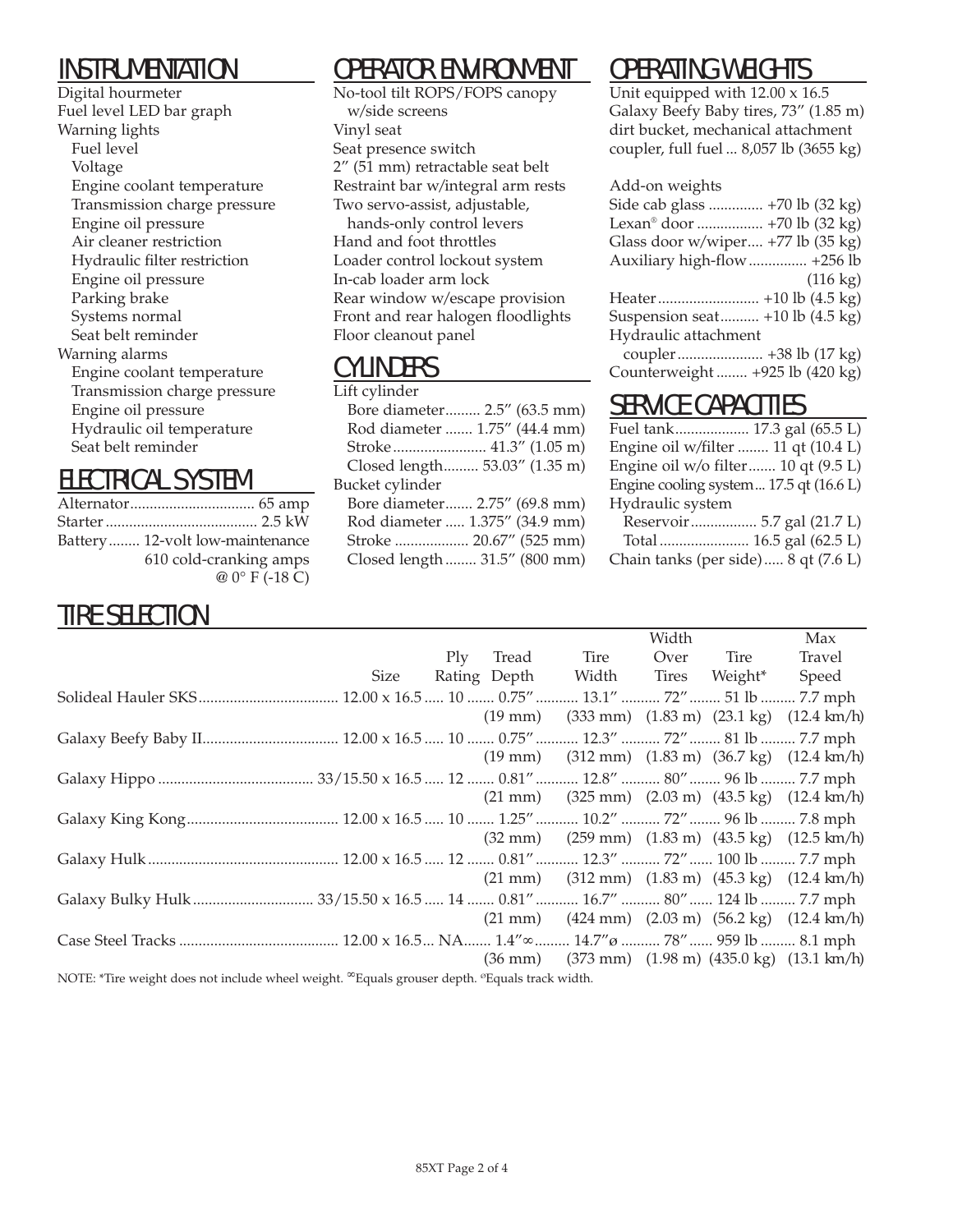

#### DIMENSIONS

|    | A. Overall operating height                                      |  |  |
|----|------------------------------------------------------------------|--|--|
|    |                                                                  |  |  |
|    |                                                                  |  |  |
|    | Height to*                                                       |  |  |
| В. |                                                                  |  |  |
| C. |                                                                  |  |  |
| D. | Bottom of level bucket, loader arm fully raised  114.6" (2.91 m) |  |  |
|    | Overall length                                                   |  |  |
| Е. |                                                                  |  |  |
| F. |                                                                  |  |  |
| F. | w/light material bucket on ground  143.2" (3.64 m)               |  |  |
|    | G. Dump angle at maximum height                                  |  |  |
|    |                                                                  |  |  |
|    |                                                                  |  |  |
|    | H. Dump height - loader arm fully raised                         |  |  |
|    |                                                                  |  |  |
|    |                                                                  |  |  |
| J. | Reach - loader arm fully raised                                  |  |  |
|    |                                                                  |  |  |
|    |                                                                  |  |  |
|    | Maximum attachment rollback                                      |  |  |
| К. |                                                                  |  |  |
| L. |                                                                  |  |  |
|    |                                                                  |  |  |
|    | Ground clearance                                                 |  |  |
| О. |                                                                  |  |  |
| Р. |                                                                  |  |  |
| Р. |                                                                  |  |  |
|    |                                                                  |  |  |
|    | Clearance circle front                                           |  |  |
| R. |                                                                  |  |  |
| S. |                                                                  |  |  |
| S. |                                                                  |  |  |
| S. | w/82" (2.08 m) light material bucket on ground  92.7" (2.35 m)   |  |  |
| Т. |                                                                  |  |  |
| V. |                                                                  |  |  |
|    | NOTE: *Equipped with 12.00 x 16.5 tires.                         |  |  |



 $\overline{S}$ 

#### PERFORMANCE SPECS

| Operating load  2,400 lb (1089 kg) |
|------------------------------------|
| w/counterweight 2,860 lb (1297 kg) |
| Tipping load 4,800 lb (2177 kg)    |
| w/counterweight 5,720 lb (2595 kg) |
| Breakout force                     |
| Lift cylinder 4,936 lbf            |
| (21956 N)                          |
| Bucket cylinder 6,175 lbf          |
| (27 468 N)                         |
| Dig depth                          |
| w/bucket flat  0.24" (6 mm)        |
| Cycle time                         |
| Raise  4.1 seconds                 |
| Lower 3.0 seconds                  |
| Dump 2.5 seconds                   |
|                                    |
|                                    |

NOTE: SAE rated lift capacities. Cycle time measured with rated load in bucket.

### **OPTIONAL BUCKETS**

|                           |                                           |                          | Heaped                |
|---------------------------|-------------------------------------------|--------------------------|-----------------------|
| Type                      |                                           |                          | Width Weight Capacity |
|                           | inch (m) lb (kg) $ft^3$ (m <sup>3</sup> ) |                          |                       |
| Dirt 73 553 16.8          |                                           |                          |                       |
|                           |                                           | $(1.9)$ $(251)$ $(.48)$  |                       |
|                           |                                           | $82$ 593  19             |                       |
|                           |                                           | $(2.1)$ $(269)$ $(.54)$  |                       |
| HD Dirt  73 621 16.8      |                                           |                          |                       |
|                           | $(1.9)$ $(282)$ $(0.48)$                  |                          |                       |
|                           |                                           | 82  676  19              |                       |
|                           |                                           | $(2.1)$ $(307)$ $(.54)$  |                       |
| Utility 73 628 22.4       |                                           |                          |                       |
|                           | $(1.9)$ $(285)$ $(.63)$                   |                          |                       |
|                           |                                           | 82  674  25.3            |                       |
|                           |                                           | $(2.1)$ $(306)$ $(0.72)$ |                       |
| HD Utility  73  696  22.4 |                                           |                          |                       |
|                           |                                           | $(1.9)$ $(316)$ $(0.63)$ |                       |
|                           |                                           | 82  758  25.3            |                       |
|                           |                                           | $(2.1)$ $(344)$ $(0.72)$ |                       |
| Light                     |                                           |                          |                       |
| Material 82 584 32.5      |                                           |                          |                       |
|                           |                                           | $(2.1)$ $(265)$ $(.92)$  |                       |
|                           |                                           |                          |                       |